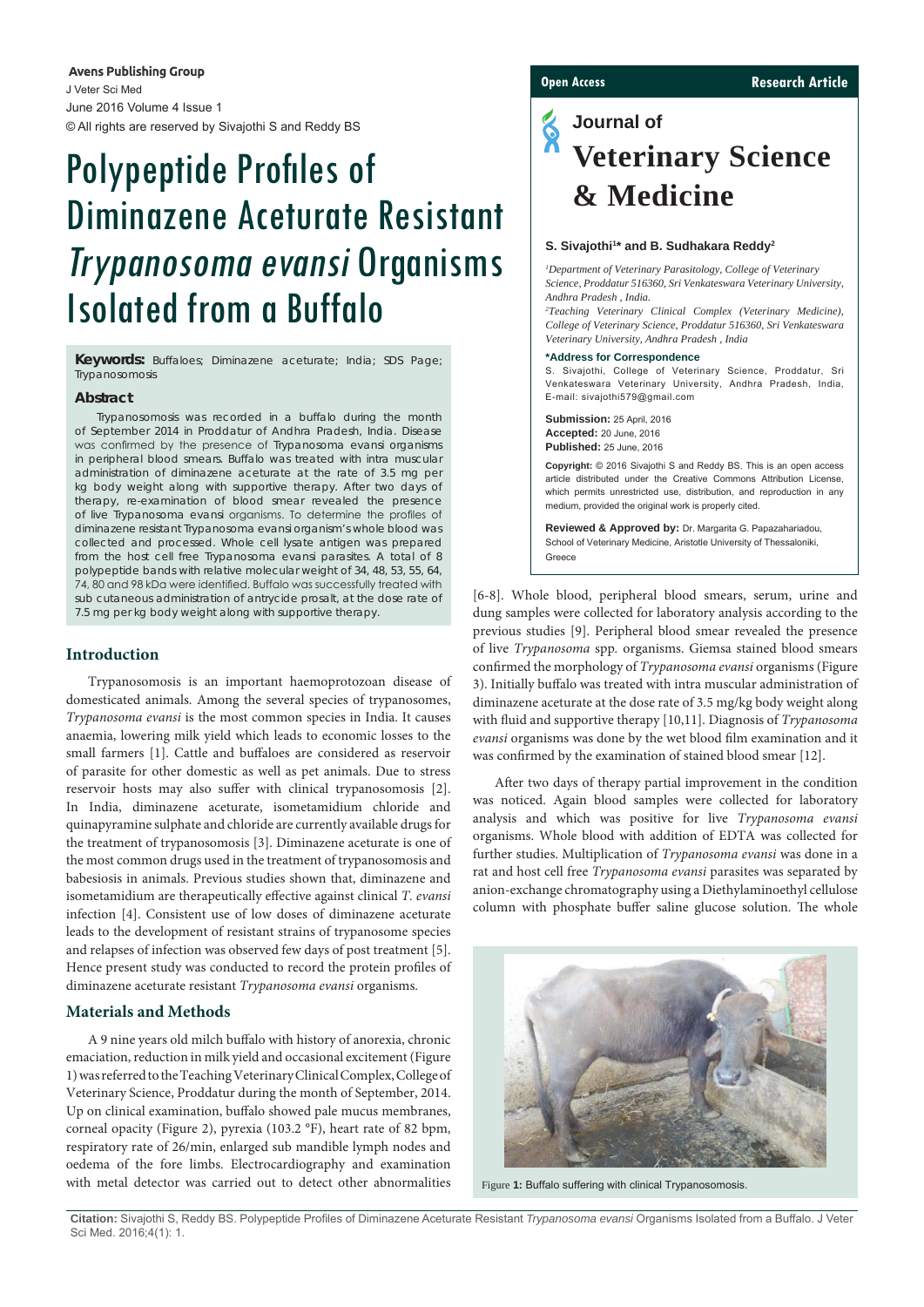#### ISSN: 2325-4645



Figure **2:** Presence of corneal opacity.



Figure **3:** Presence of Trypanosoma evansi organism in stained blood smears.

cell lysate antigen was prepared from the parasites and its protein concentration was adjusted to 1.0 mg/mL in PBS. Polypeptide profile of WCL of *T. evansi* was determined by SDS-PAGE according to the previous studies [13,14]. Buffalo was again treated with sub cutaneous administration of antrycide prosalt at the dose rate of 7.5 mg/kg body weight along with supportive therapy [15].

## **Results and Discussions**

After two days of therapy with antrycide prosalt buffalo was free from live *Trypanosoma evansi* organisms and improvement in the condition was noticed which indicates the presence of diminazene aceturate resistant *Trypanosoma evansi* organisms in the present case.

Polypeptide profiles of whole cell lysate antigens from the diminazene aceturate resistant *Trypanosoma evansi* was shown in Figure 4. In the present study a total of 8 polypeptides were observed when resolved in 10% SDS-PAGE and stained with Commassie brilliant blue. The approximate molecular weights of these polypeptides were ranged from 34 to 98 kDa with relative molecular weight of 34, 48, 53, 55, 64, 74, 80 and 98 kDa. Whole cell lysate antigen of *T. evansi* isolate was prepared according to the previous studies [2]. Recorded polypeptide profiles of diminazene aceturate resistant isolates of *T. evansi* revealed the presence of different bands from the previous studies which indicates the presence of variations in the isolates. Previously 8 polypeptide bands size of 25, 34, 37, 42, 53, 60, 74 and 85 kDa recorded from isolate of cattle. Similarities between the cattle isolate and present isolate was noticed at the band

size of 34, 53 and 64 kDa molecular sizes [2].

Previously Laha et al. recorded the 11 dominant polypeptide bands with relative molecular weight ranging from 95 to 13 kDa. Among the 11, seven were major polypeptides with relative molecular weight ranges between 86-87, 74-75, 61-62, 51-53, 39, 34-35, 13 kDa and four minor polypeptides ranges 93-95, 46-47, 28-29, 25-26 kDa appeared as common to all *T. evansi* of different hosts origin [16].

Loss of sensitivity of a trypanosome to a drug which it had previously been susceptible is called as trypanocidal drug resistance. There is increase in the resistance of trypanosomes to the regularly used trypanocidal drugs in animals. Lack of appropriate usage and under dosing is the main predisposing factors for the development of drug resistance [17]. Diminazene aceturate was used as both trypanocidal and babesiacidal drug for domestic livestock. Because of rapidly excreted activity of Diminazene aceturate it is recommended only for therapeutic use. Diminazene binds to trypanosomal kinetoplast DNA and inhibits the synthesis of RNA primers, resulting in accumulation of replicating intermediates, there by inhibiting kDNA replication [18]. According to the previous studies, reduction in the number of trypanosomes immediately after treatment and complete clearance of trypanosomes can be noticed within eight hours of treatment with diminazene aceturate [19].

According to the previous studies, trypanosomes have developed significant resistance to the regularly used diminazene aceturate and isometamidium chloride [3]. In the present study, buffalo had the history of multiple injection of diminazene aceturate whenever suffering with non specific fever. Therapeutic dose rate of diminazene aceturate was given at the dose rate of 3.5 to 7 mg/kg by intramuscular route. But, often use dose of 3.5 mg/kg to get rid of the clinical signs, but is most likely unable to cure the infection [11]. In Japan, acquired resistance to diminazene aceturate in a cloned isolate of *Trypanosoma evansi* [15].



Figure **4:** Polypeptide profiles of diminazene resistant Trypanosoma evansi by SDS-PAGE.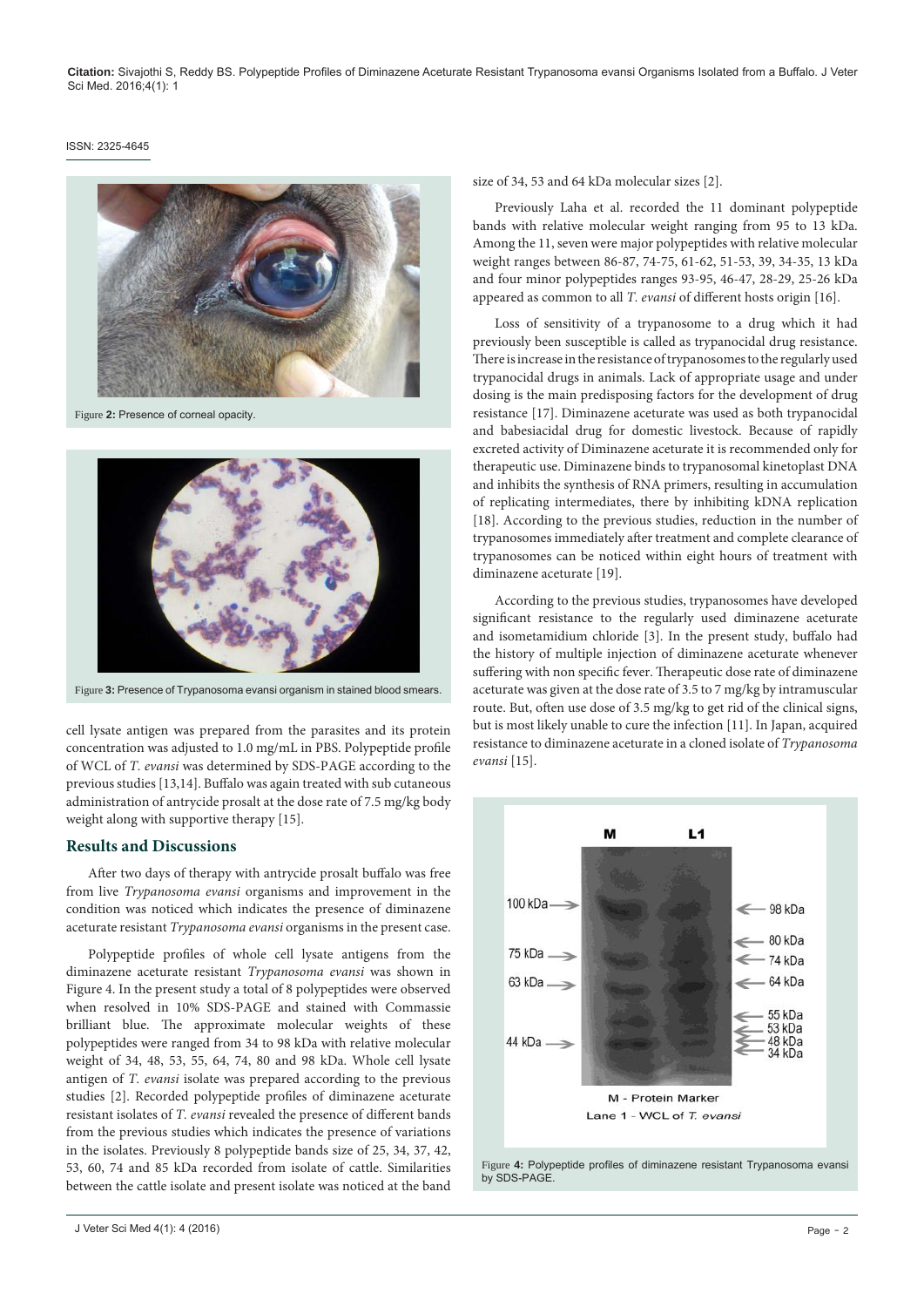**Citation:** Sivajothi S, Reddy BS. Polypeptide Profiles of Diminazene Aceturate Resistant Trypanosoma evansi Organisms Isolated from a Buffalo. J Veter Sci Med. 2016;4(1): 1

#### ISSN: 2325-4645

Contrast to the present study, in Nigeria self limiting phenomena was recorded in West African dwarf goats infected with Sokoto (Northern Nigeria) isolate of *Trypanosoma evansi* [20]. But in African countries, animal trypanocidal drug resistance has been reported and they were developed some new molecular detection tools enabling faster diagnosis of drug resistance [21]. Extensive use of the same trypanocidal drug results in appearance of trypanosome strains resistant to the drugs. Previously, in the Mindanao area of Philippines resistance to isometamidium was noticed and its therapeutic dose was increased to 20 mg/kg from its normal curative dosage (10 mg/kg). Dose rate of diminazene was also increased in the present country to 10 mg/kg [22].

In the present study, recorded diminazene aceturate resistant *T. evansi* might be due to chronic misuse of diminazene aceturate. Diminazene aceturate resistant *T. evansi* organisms were collected to record the antigenic variation by the parasites from other *T. evansi*  collected in this geographical region. Significant difference was noticed at the 98 kDa molecular weight size. Present study was useful for the characterization of antigenic profile of diminazene aceturate resistant *T. evansi* and to record the antigenic variations in India. In India recently reported the diminazene aceturate resistant *T. evansi*  in a farm. But, no other study was conducted on the diminazene aceturate resistant *T. evansi* organisms [23].

Previously some of the authors isolated the *Trypanosoma evansi* organisms from cattle, camel and identified the polypeptide profiles of isolates with molecular weight ranging from 195 to 26 kDa from cattle isolates and molecular weight ranging from 180 to 24 kDa from camel isolates [24]. By conducting the Western blotting, different polypeptides of *T*. *evansi* with molecular weight ranging from 74 to 38 kDa was identified in experimental animals include bovines, donkeys, dogs and coatis. Among the all 48-46 and 38 kDa bands were mainly recognized in chronic phase of infection. The antigen with apparent molecular weight of 66 kDa, was revealed by antibodies from all experimental animals. According to their study, 48-46 kDa polypeptide was identified by antibodies from all naturally infected animals [25]. In the present study, identified the 48 kDa molecular weight polypeptide indicative of chronic type of infection and molecular weight 64 kDa was noticed which was common in all the *T. evansi* infected animals.

Diamidines molecules bind to the minor groove of DNA at AT-rich sites. They exert their biological activity by primarily binding to DNA and then inhibiting one or more of the DNA dependent enzymes or by directly impeding the transcription process. The selectivity of diamidines is primarily due to the selective accumulation by the pathogen rather than by host cells. Diminazene aceturate do not cross the blood-brain barrier [26]. Diamidines are actively taken up by transporters; alterations of the transporters can cause development of drug resistance. There are numerous reports of resistance to diminazene aceturate in different countries and in several *Trypanosoma* species. In any case, resistance seems to be limited to highly endemic areas where the use of this drug is very common. Cross resistance to diminazene aceturate with isometamidium and pentamidine have been reported [27]. Drug resistance to diminazene aceturate is less widespread than isometamidium, but increasingly there are reports of multiple drug resistance. Importance of the P2type purine transporter in the uptake of arsenical diamidines by *T*. *evansi* and the consequences of inhibition was described and a novel gene, *Te*DR40, might be a factor contributing to high diminazene aceturate-resistance in *T. evansi.* 

# **Conclusion**

In conclusion, the *Trypanosoma evansi* isolate was resistant to diminazene aceturate and showed the different protein profile when compare with the previous studies.

#### **References**

- 1. Reid SA (2002) *Trypanosoma evansi* [control and containment in Australasia.](http://www.ncbi.nlm.nih.gov/pubmed/11983603)  [Trends Parasitol 18: 219-224.](http://www.ncbi.nlm.nih.gov/pubmed/11983603)
- 2. [Sivajothi S, Rayulu VC, Reddy BV, Malakondaiah P, Sreenivasulu D, et al.](http://link.springer.com/article/10.1007%2Fs12639-014-0552-1)  [\(2014\) Polypeptide profiles of South Indian isolate of](http://link.springer.com/article/10.1007%2Fs12639-014-0552-1) *Trypanosoma evansi*. [J Parasit Dis: 1-4.](http://link.springer.com/article/10.1007%2Fs12639-014-0552-1)
- 3. [Ukwueze SC, Anne BM, Jibike GI \(2012\) Trypanocidal efficacy of diminazene](http://vetmedmosul.org/ijvs/media/12-1-8e.pdf)  [in diabetic rats. Iraqi J Vet Sci 26: 33-38.](http://vetmedmosul.org/ijvs/media/12-1-8e.pdf)
- 4. [Joshi SS, Singh B \(2000\) Evaluation of therapeutic and chemo prophylactic](http://www.cabdirect.org/abstracts/20003035315.html)  [efficacy of certain drugs against clinical surra in buffaloes. Indian Vet J](http://www.cabdirect.org/abstracts/20003035315.html) 77: [895-897.](http://www.cabdirect.org/abstracts/20003035315.html)
- 5. [Tuntasuvan D, Jarabrum W, Viseshakul N, Mohkaew K, Borisutsuwan S,](http://www.ncbi.nlm.nih.gov/pubmed/12482651)  [et al. \(2003\) Chemotherapy of surra in horses and mules with diminazene](http://www.ncbi.nlm.nih.gov/pubmed/12482651)  [aceturate. Vet Parasitol 110: 227-233.](http://www.ncbi.nlm.nih.gov/pubmed/12482651)
- 6. [Reddy BS, Venkatasivakumar R, Reddy LS, Vani S, Sivajothi S \(2015\)](http://medcraveonline.com/JDVAR/JDVAR-02-00058.pdf)  [Analysis of base apex lead electrocardiograms of adult buffaloes. J Dairy Vet](http://medcraveonline.com/JDVAR/JDVAR-02-00058.pdf)  [Anim Res 2: 00058.](http://medcraveonline.com/JDVAR/JDVAR-02-00058.pdf)
- 7. [Reddy LS, Reddy BS, Naik BR, Prasad CS \(2014\) Haematological and](http://www.cabdirect.org/abstracts/20143408640.html)  [clinical alterations with traumatic reticuloperitonitis in cattle. Int J Vet Sci 3:](http://www.cabdirect.org/abstracts/20143408640.html)  [203-205.](http://www.cabdirect.org/abstracts/20143408640.html)
- 8. [Sivajothi S, Reddy BS \(2014\) Brisket oedema due to microfilariosis in a](http://stmjournals.com/sci/index.php?journal=RRJoVST&page=article&op=view&path%5B%5D=737)  [buffalo. Res Rev: J Vet Sci Techno](http://stmjournals.com/sci/index.php?journal=RRJoVST&page=article&op=view&path%5B%5D=737) 3.
- 9. [Sivajothi S, Rayulu VC, Reddy BS \(2015\) Rapid serodiagnosis of](http://link.springer.com/article/10.1007%2Fs00580-015-2106-z)  *Trypanosoma evansi* [in dogs by colloidal dye immunobinding assay. Comp](http://link.springer.com/article/10.1007%2Fs00580-015-2106-z)  [Clin Pathol 24: 1497-1500.](http://link.springer.com/article/10.1007%2Fs00580-015-2106-z)
- 10. [Da Silva AS, Zanette RA, Wolkmer P, Costa MM, Garcia HA, et al. \(2009\)](http://www.ncbi.nlm.nih.gov/pubmed/19631469)  [Diminazene aceturate in the control of](http://www.ncbi.nlm.nih.gov/pubmed/19631469) *Trypanosoma evansi* infection in cats. [Vet Parasitol](http://www.ncbi.nlm.nih.gov/pubmed/19631469) 165: 47-50.
- 11. [Desquesnes M, Gutierrez C \(2011\) Animal trypanosomosis: an important](https://www.novapublishers.com/catalog/product_info.php?products_id=22373)  [constraint for livestock in tropical and subtropical regions. In: Javed MT \(Ed\).](https://www.novapublishers.com/catalog/product_info.php?products_id=22373)  [Livestock: rearing, farming practices and diseases, Nova Science Publishers,](https://www.novapublishers.com/catalog/product_info.php?products_id=22373)  [New York, pp. 127- 144.](https://www.novapublishers.com/catalog/product_info.php?products_id=22373)
- 12. [Reid SA, Husein A, Copeman DB \(2001\) Evaluation and improvement of](http://www.ncbi.nlm.nih.gov/pubmed/11731072)  parasitological tests for *Trypanosoma evansi* [infection. Vet Parasitol 102:](http://www.ncbi.nlm.nih.gov/pubmed/11731072)  [291-297.](http://www.ncbi.nlm.nih.gov/pubmed/11731072)
- 13. [Laemmli UK \(1970\) Cleavage of structural proteins during the assembly of](http://www.ncbi.nlm.nih.gov/pubmed/5432063)  [the head of bacteriophage T4. Nature 227: 680-685.](http://www.ncbi.nlm.nih.gov/pubmed/5432063)
- 14. [Sivajothi S, Rayulu VC, Reddy BS, Reddy BV \(2015\) Polypeptide profiles of](http://medcraveonline.com/JDVAR/JDVAR-02-00047.pdf)  [whole cell lysate antigens of](http://medcraveonline.com/JDVAR/JDVAR-02-00047.pdf) *Trypanosoma evansi* isolated from the dogs by [SDS-PAGE. J Dairy Vet Anim Res 2: 00047.](http://medcraveonline.com/JDVAR/JDVAR-02-00047.pdf)
- 15. [Witola WH, Tsuda A, Inoue N, Ohashi K, Onuma M \(2005\) Acquired](http://www.ncbi.nlm.nih.gov/pubmed/16255822)  [resistance to berenil in a cloned isolate of](http://www.ncbi.nlm.nih.gov/pubmed/16255822) *Trypanosoma evansi* is associated [with upregulation of a novel gene,](http://www.ncbi.nlm.nih.gov/pubmed/16255822) *TeDR40*. Parasitology 131(Pt 5): 635-646.
- 16. [Laha R, Sasmal NK, Bandyopadhyay S, National Research Center for](http://jairo.nii.ac.jp/0093/00001352/en)  [Protozoan Diseases \(2008\) Comparative polypeptide profiles of whole cell](http://jairo.nii.ac.jp/0093/00001352/en)  lysate antigens of *Trypanosoma evansi* [isolated from three different hosts of](http://jairo.nii.ac.jp/0093/00001352/en)  [eastern India. J Protozool Res 18: 11-16.](http://jairo.nii.ac.jp/0093/00001352/en)
- 17. [Chitanga S, Marcotty T, Namangala B, Van den Bossche P, Van Den Abbeele](http://www.ncbi.nlm.nih.gov/pubmed/22206039)  [J, et al. \(2011\) High prevalence of drug resistance in animal trypanosomes](http://www.ncbi.nlm.nih.gov/pubmed/22206039)  [without a history of drug exposure. PLoS Negl Trop Dis 5: e1454.](http://www.ncbi.nlm.nih.gov/pubmed/22206039)